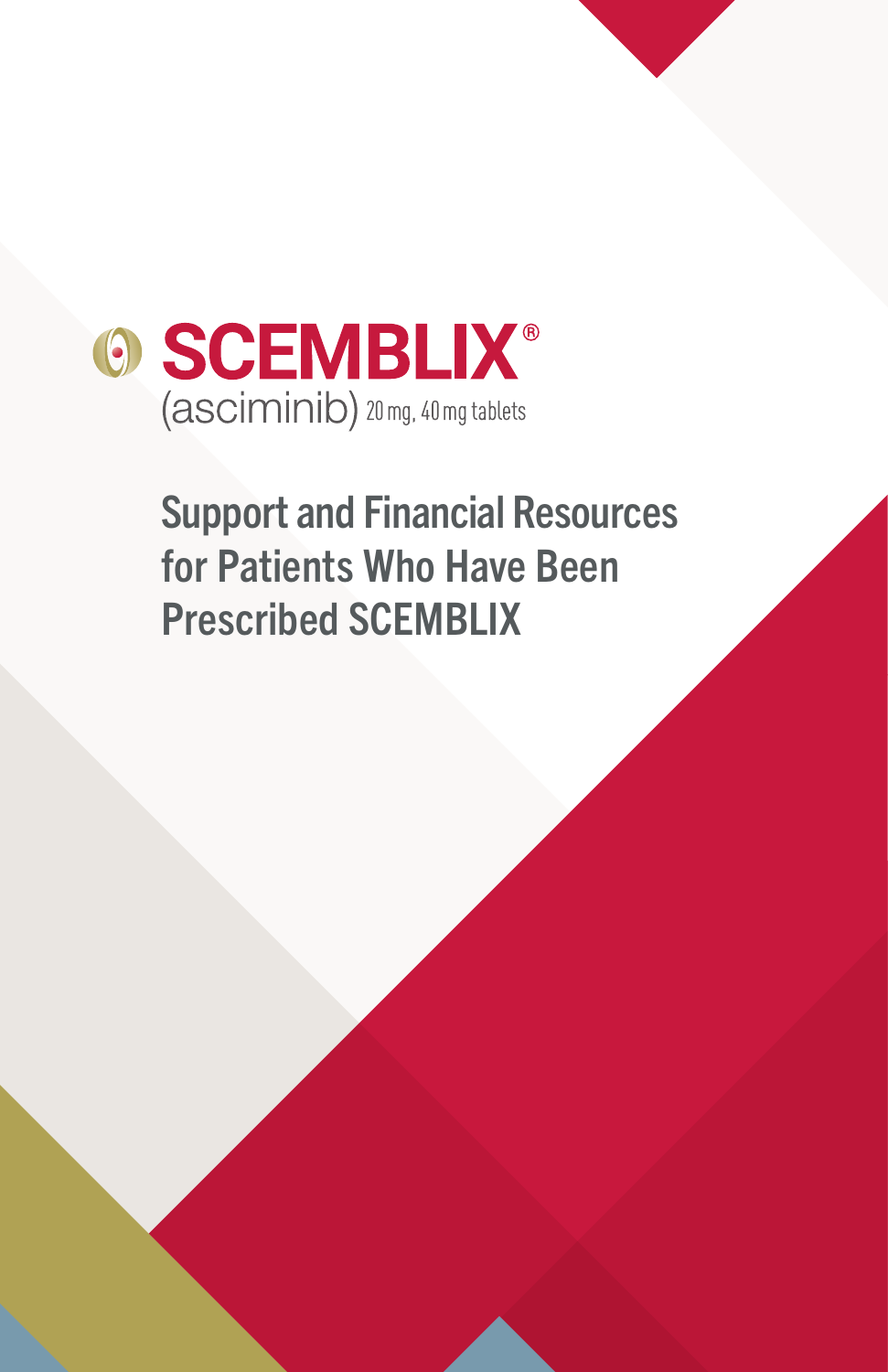## Welcome to Support Services for Patients Who Have Been Prescribed SCEMBLIX

Our Patient Assistance Now Oncology (PANO) program was created to assist you with accessing your Novartis medicine(s)—from insurance verification to financial assistance—all through a knowledgeable and supportive call center.

### The Novartis Patient Navigator Program

The Novartis Patient Navigator Program is staffed by a team of specialists who are available to support you during your treatment journey.\* Once enrolled in the program, you will receive a series of phone calls from a specially trained navigator who will support and guide you through various aspects of initiating your prescribed medicine.†

#### Novartis Patient Navigators:

- Educate on product attributes: for example, dosing and administration, side effects, and monitoring recommendations
- Provide information on lifestyle support during treatment ◥
- Educate on benefits investigation process: review the results and out-of-pocket responsibilities
- Provide access to disease education materials and guide patients  $\blacktriangledown$ to other Novartis resources where applicable
- \* The Novartis Patient Navigator Program is available for select Novartis Oncology products. Patient Navigator services do not involve the practice of nursing or provide clinical advice and counseling.

 † Must be prescribed a Novartis Oncology medicine for an approved indication that is offered within the Patient Navigator Program.

### Financial Resources for Patients Starting on SCEMBLIX



### Get a voucher for up to a 30-day free supply

If you have been prescribed SCEMBLIX® (asciminib) tablets, you may be eligible to receive up to a 30-day free supply, which will allow you to start your prescribed treatment quickly. Program rules may vary.



#### Co-pays as low as \$0‡

You may be eligible for immediate co-pay savings on your next prescription of SCEMBLIX.

- Eligible patients with private insurance may pay \$0 per month
- Novartis will pay the remaining co-pay, up to \$15,000 per calendar year, per product<sup>#</sup>

 ‡ Limitations apply. This offer is only available to patients with private insurance. The program is not available for patients who are enrolled in Medicare, Medicaid, or any other federal or state health care program. Novartis reserves the right to rescind, revoke, or amend this program without notice. For full Terms and Conditions, visit [Copay.NovartisOncology.com](https://copay.novartisoncology.com/) or call 1-877-577-7756.

To enroll in the Patient Navigator Program, contact Patient Assistance Now Oncology (PANO) at 1-800-282-7630, prompt 3.

To find out if you are eligible for the Novartis Oncology Universal Co-pay Program, call 1-877-577-7756 or visit [Copay.NovartisOncology.com](https://copay.novartisoncology.com/)